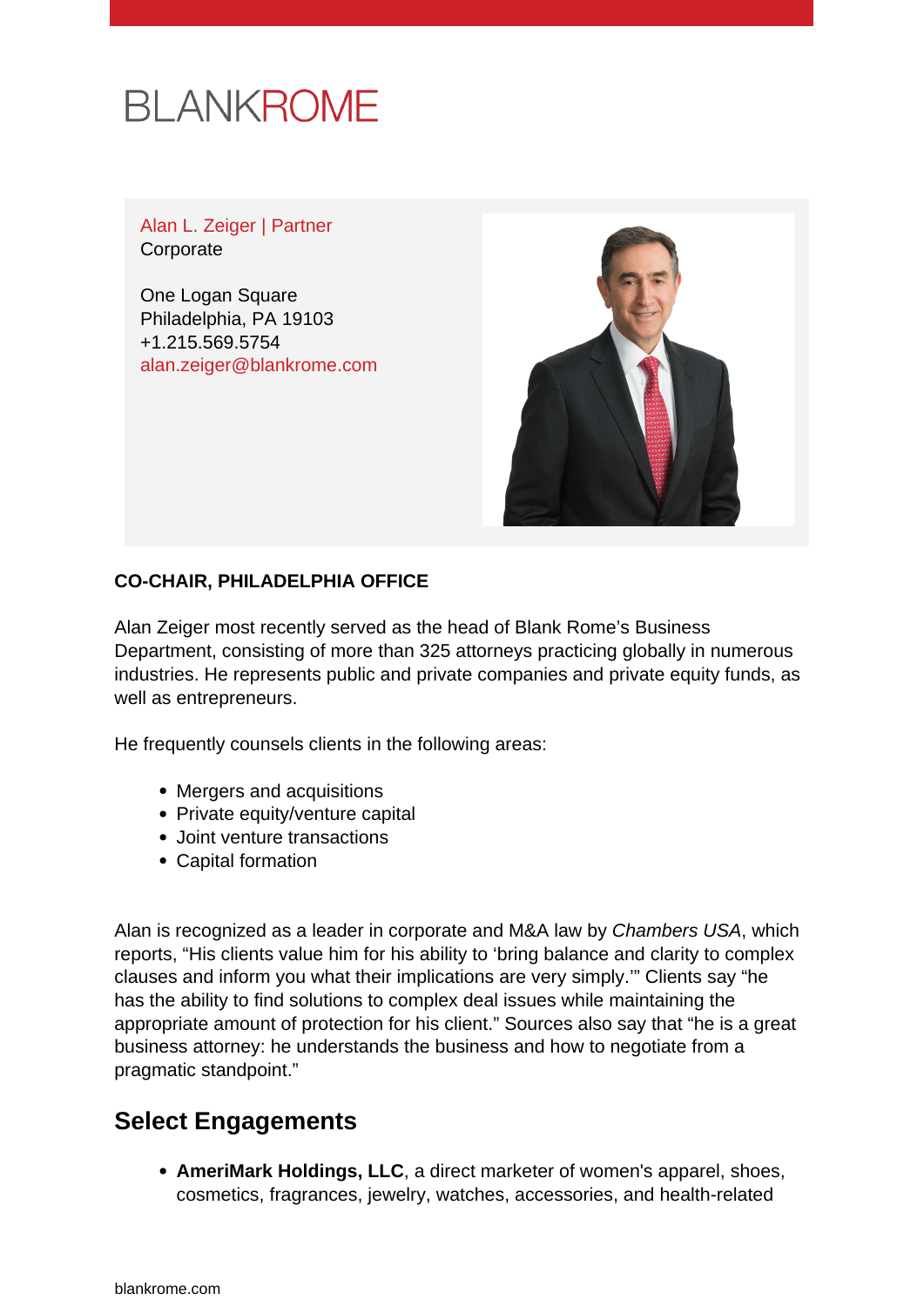merchandise, in its purchase of the equity interests of LTD Commodities, one of the country's premier catalog and online merchandisers, whose product offerings include today's latest fashions, trendiest home goods, unique gifts, the hottest new toys and more.

- **Casabella Holdings LLC**, a private-equity backed designer of household cleaning tools and kitchen products, in its sale to Bradshaw International, Inc., a private-equity backed marketer, supplier, and distributor of housewares.
- **Gertrude Hawk Chocolates, Inc.**, a family owned and locally operated chocolate manufacturer based in Dunmore, Pennsylvania, in the sale of its ingredients business to Barry Callebaut, the world's leading supplier of highquality chocolate and cocoa products.
- **Independent Pet Partners**, an owner and operator of high-end retail pet stores, in its acquisition of two pet store chains (Especially for Pets and Pet Life), which included a total of 27 store locations in Maine, Massachusetts, and New Hampshire.
- **Jubilant Pharma Limited**, a company that manufactures and commercializes radiopharmaceuticals used for the diagnosis and treatment of diseases, and wholly owned subsidiary of Jubilant Life Sciences Ltd, in its acquisition of the radiopharmacy business of Triad Isotopes Inc. and its parent, Isotope Holdings, Inc.
- **Magna5**, a portfolio company of NewSpring Holdings, a leading middle market private equity fund and long-standing Firm client, in its acquisition of NetServe365, an award-winning managed services provider.
- **NewSpring Holdings**, a long-standing Firm client and a leading diversified holding company focused on acquiring and building companies in logistics, managed services, financial software and technology and government services, in its acquisition of The Sentinel Company, establishing NewSpring Holdings' government services platform, its fourth platform in just over four years.
- **Owners of Cuba Libre Restaurant** in its sale of Brûlée Catering, a leading Philadelphia-based provider of food services for high-profile venues and private events (such as the National Constitution Center and Independence Visitor Center, among others) to Comcast Spectator's Spectra Food Services and Hospitality division (a subsidiary of Comcast), which already serves more than 200 client properties across the U.S. and Canada.
- **Owners of Original Philly Holdings, Inc.**, one of the nation's leading producers of raw and fully-cooked Philly-style sandwich steak and cheesesteak appetizer products, in its sale to Tyson Foods Inc., one of the world's largest food companies and a recognized leader in protein.
- **Rajant Corporation**, a leading provider of mobile wireless mesh networks and technology, in its sale of preferred stock to Westinghouse Air Brakes Technology Corporation.
- **RGC Global Services ("RGC")**, a leading provider of world-class technology solutions for complex business initiatives, in a management ledbuyout in partnership with Eos Partners, L.P. and its affiliates, a New Yorkbased private investment firm. RCG was previously owned by Reliance Insurance Company.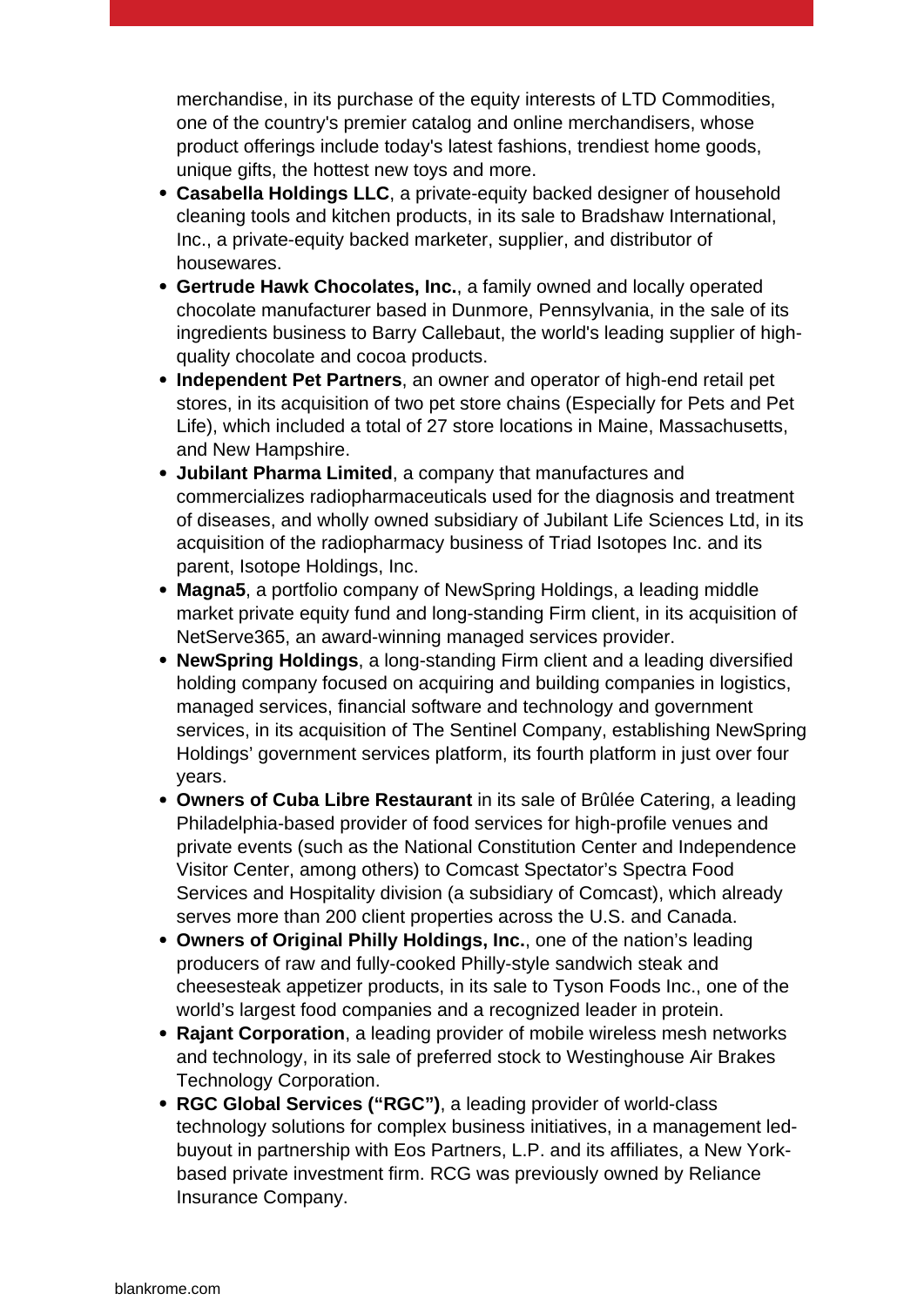- **Softmart, Inc.** in the sale of its business to PC Connection, Inc., a national provider of a full range of information technology solutions to business, government, healthcare, and education markets.
- **Voice Comm, L.L.C**., a national leader in supply chain management services for the mobile device accessories industry, in its restructuring and the sale of a majority of its membership interests to Tiger Peak Capital Holdings, LLC.
- **Wedgewood Pharmacy**, the largest U.S. compounding pharmacy specializing in animal health, in connection with a majority equity investment by New Harbor Capital, a Chicago-based private equity firm. Wedgewood Pharmacy, based in Swedesboro, NJ, prepares customized medications for people and their pets when FDA-manufactured drugs cannot meet their needs.

# **Admissions**

- Pennsylvania
- New Jersey
- New York

## **Memberships**

- Community Backstop
- Greater Philadelphia Film Office
- IES Brain Research Foundation
- Museum of Technology, Inc.
- Radnor Valley Country Club
- Temple Beth Hillel Beth El
- Entrepreneurs' Organization

## **Education**

- State University of New York at Albany, BS, magna cum laude
- Brooklyn Law School, JD

# **Recognitions**

- Corporate/M&A & Private Equity Law, listed in Chambers USA
- AV Preeminent®, listed by Martindale-Hubbell®
- 2005–2022, Corporate Law in Philadelphia, listed in Best Lawyers in America©
- Mergers, Acquisitions, and Buyouts, listed in Legal 500 USA
- Philadelphia SuperLawyers

# **Professional Activities**